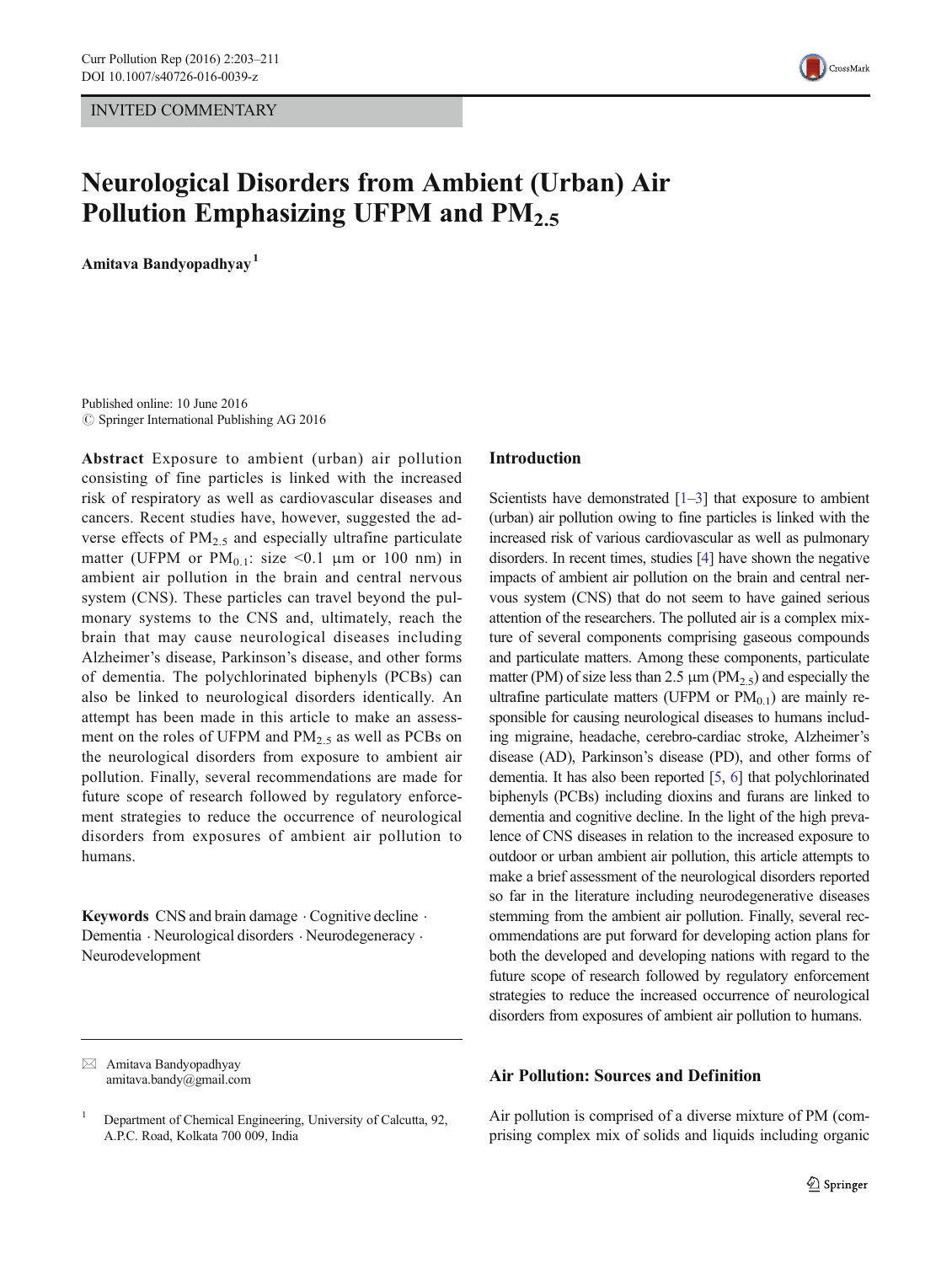carbon (OC), elemental carbon (EC), nitrates, sulfates, and metals (e.g., iron, vanadium, nickel, copper, and manganese), gases (e.g., ground level ozone, carbon monoxide (CO), sulfur dioxide  $(SO<sub>2</sub>)$ , oxides of nitrogen  $(NO<sub>x</sub>)$ ), organic compounds (e.g., methane, non-methane volatile organic compounds (VOCs), polycyclic aromatic hydrocarbons (PAHs), bacterial endotoxins, PCBs including dioxins and furans). Besides outdoor air pollutants are getting introduced into the indoor environment, there are some typical sources of indoor air pollution, for instance, combustion of fuels like wood, coal, oil including kerosene, gas, and products of tobacco. Biological components like cockroach fragments, molds, and mite also contribute to the indoor air pollution. The third important source in this category includes vapors emitting from building materials, household cleaning, and maintenance gadgets as well as furnishings. The PM and ground level ozone among others are emerging as growing risk of urban human health arising from air pollution  $[1, 4, 7-10]$  $[1, 4, 7-10]$  $[1, 4, 7-10]$  $[1, 4, 7-10]$  $[1, 4, 7-10]$  $[1, 4, 7-10]$  $[1, 4, 7-10]$  $[1, 4, 7-10]$  $[1, 4, 7-10]$ .

The PM is especially relevant for CNS effects and is present in urban air pollution as a mixture of solid particles and liquid droplets suspended in the air. Ambient particles contributing to biological effects are characterized by various sizes ranging from a few nanometers (billionths of a meter) to 10 μm (millionths of a meter) in diameter:  $PM<sub>25-10</sub>$  (coarse particles with diameter of 2.5 to 10  $\mu$ m), PM<sub>2.5</sub> (fine particles less than 2.5 μm), and UFPM (ultrafine particulate matters;  $\leq 0.1$  μm or 100 nm or PM<sub>0.1</sub>). The respirable fraction of the PM is  $PM_{2.5-10}$ . The  $PM_{2.5-10}$  originates from many sources such as paved and unpaved road dusts, dusts from construction and demolition activities, emissions due to wear of tires, wood combustion, agricultural dust, and mining operations. In an urban city, however, the agricultural dust and dusts from mining operations would not be present. On the other hand, the PM<sub>2.5</sub> is produced from gas and condensed vapors that originate from various combustion sources and industrial activities. As a result, these particles comprise both organic and inorganic compounds, such as ammonium compounds, carbon, sulfates, nitrates, lipo-polysaccharides, metals, and water. Major sources of  $PM<sub>2.5</sub>$  are emissions from automobiles, fuel combustion during cooking at home as well as at roadside eateries, open burning of garbage (municipal solid waste, MSW), industrial activities (petroleum oil refineries, metal processing facilities, power plants), and wildfires [[1,](#page-7-0) [4](#page-7-0), [7](#page-7-0)–[10\]](#page-7-0).

The UFPMs or nano-sized particles (NPs) of less than 0.1 μm are mostly combustion-derived NPs, which can be produced by internal combustion engines, power plants, incinerators, and thermo-degradation of other sources (such as open burning of garbage or MSW consisting of all kinds of plastics, rubbers, and other polymers). They can carry soluble organic compounds, PAHs, PCBs including dioxins, furans, and oxidized transition metals on their surfaces [\[1](#page-7-0), [4](#page-7-0), [7](#page-7-0)–[10\]](#page-7-0). Thus, UFPM, therefore, assumes considerable importance in studies of neurological disorders from air pollution both in the form of particulate phase as well as gaseous (molecular) phase.

Interestingly, an estimate indicates that the air pollution ranks among the top ten leading risk factors for mortality that is incidentally responsible for deaths of about 3 million people each year [[4\]](#page-7-0). The global air pollution is contributed from traffic-related urban air pollution in which the diesel exhaust (DE) constitutes the important component [[11](#page-7-0)]. It comprises more than 40 air toxics including UFPM, and its exposure is often used for measuring the traffic-related air pollution. Greenbaum [\[12\]](#page-8-0) reported that the contribution from the automobile emissions for most of the air pollutants in the ambient levels was ranging from 25 to 40 %. Furthermore, contributions of the pollutants in a few cases, such as CO, UFPM, and 1,3-butadiene from automobiles were considerably higher. In another study, the emissions of PM from automobiles in Asian countries were estimated to be about 25 to 35 % [[13](#page-8-0)]. The rest of the emissions also play an important role in maintaining the ambient air quality (AAQ) of an urban city. In Kolkata, open burning of agricultural waste, biomass, firewood, and discarded automobile tires and tubes could be noticed for the purpose of heating during winter in slum areas where economically constrained people live in. In addition, open burning of garbage or MSW (containing all kinds of plastic) as mentioned earlier could be seen any time in the year (especially in and around railway tracks, railway stations in Kolkata, India) as a measure of managing this growing waste stream. Emissions from open burning of these sources mainly emit UFPM,  $PM_{2.5}$ , CO, SO<sub>2</sub>, NO<sub>x</sub>, PAHs, and PCBs including dioxin and furans. The research data are scanty on these emissions as explained next. Estimates of primary emissions of  $PM<sub>2.5</sub>$  in Indian urban cities from combustion of fossil fuels (coal, diesel, and gasoline) were shown to be 25 to 33 % in Delhi and 37 to 57 % in Kolkata, while emissions of  $PM<sub>2.5</sub>$ from combustion of biomass were shown to be 7 to 20 % in Delhi and 13 to 18 % in Kolkata from chemical mass balance (CMB) using monitored data generated during March 2001 to January 2002 [\[14\]](#page-8-0). It was also reported [[14](#page-8-0)] that the emissions from biomass and coal combustions were relatively higher during winter due to higher heating requirements and poor dispersion for shorter inversion heights. It was further concluded therein that besides contribution from mobile sources, the biomass combustion contributed significantly and in many instances in equal proportions, but road dust dominated at times. In a study carried out by the Asian Development Bank under the aegis of West Bengal Pollution Control Board reported [\[15](#page-8-0)] that the emissions of  $PM_{2,5}$  in Kolkata Metropolitan Area (KMA) was about 21.2 % from the combustion of diesel and petrol-driven vehicles and about 10.1 % from open burning of biomass (trash) based on CMB source apportionment studies. This report also mentioned that only 5 % of the total MSW was composted while 94 % was dumped in open areas and 25 % (ca.) of which was burned,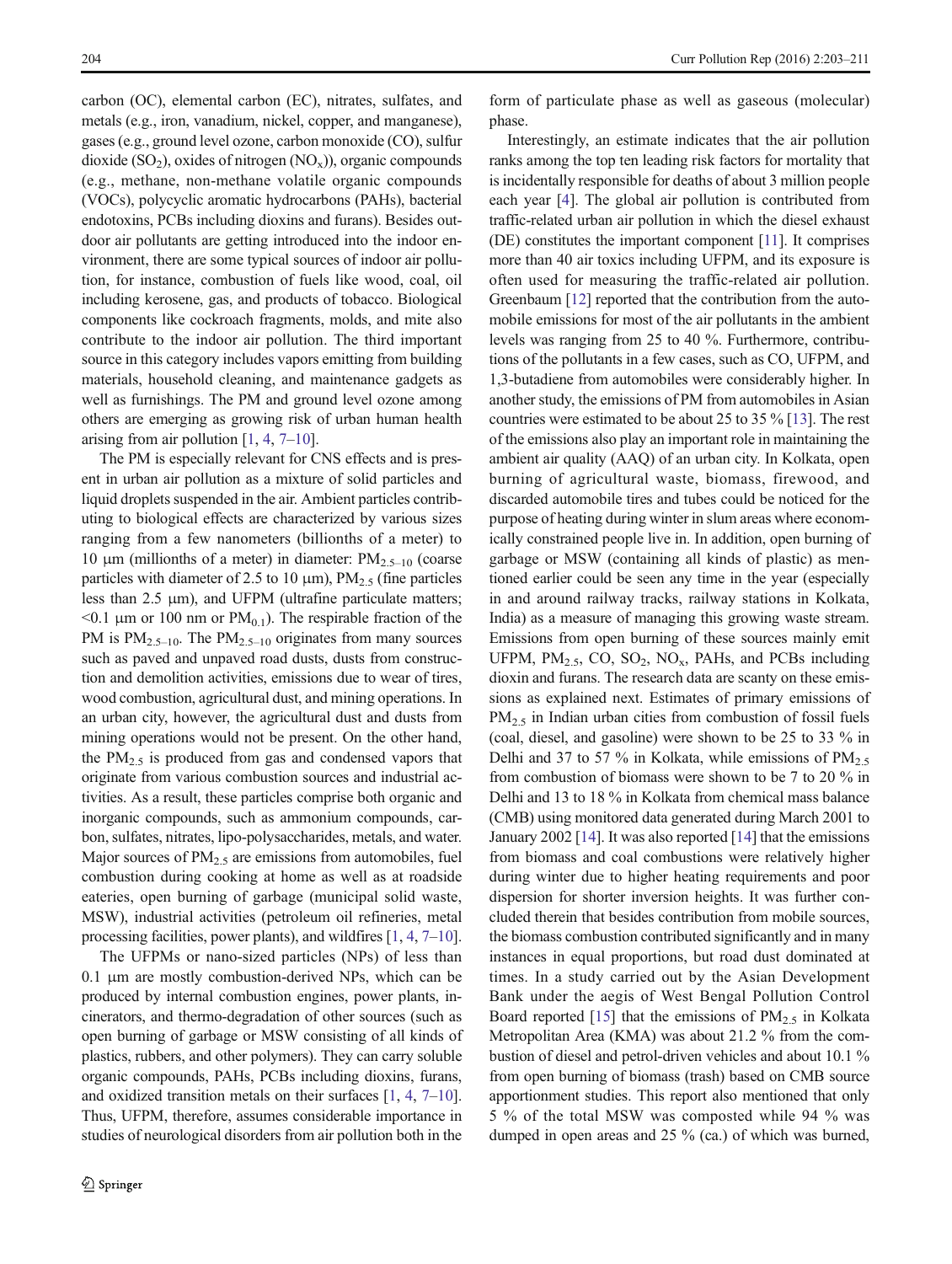on average, in India including KMA. Significant emission of PM<sub>2.5</sub> from domestic cooking in slum areas were also reported therein. Further, emissions of  $PM_{2.5}$  from slum cooking and biomass burning were reported to be 1211 and 4388 TPY, respectively, during 2003 which were projected to be around 2300 and 8330 TPY in 2014 with a yearly increment of 5.5 % without any control measures. The health effects of urban air pollution in Kolkata were only studied in the lungs alone with indications of inflammatory and allergic lung response and microscopic hemorrhage of lung [[15\]](#page-8-0). The report recommended banning of open burning of biomass. Since then, appropriate measures to control the open burning of biomass and others as well as health-related studies from urban air pollution for improving the AAQ does not seem to have been undertaken in Kolkata.

## Assessing Neurological Disorders from Ambient Air Pollution due to UFPM and PM<sub>2.5</sub>

Block and Calderón-Garcidueñas [\[7](#page-7-0)] reported that air pollution was a prevalent pro-inflammatory stimulus to the CNS which was overlooked so far as a risk factor for neurodegenerative diseases. It was estimated that 29 million people were exposed to  $PM_{10}$  and 88 million were exposed to  $PM_{2.5}$  in the USA alone. The levels of UFPM were unmonitored and unregulated in the USA; exposure was, however, estimated to be high.

Scientists have demonstrated [\[1](#page-7-0)] that exposure to ambient (urban) air pollution owing to fine particles is linked with the increased risk of pulmonary and cardiovascular disorders to a wide variety such as reduced oxygen supply to the heart (myocardial ischemia), heart attack, heart failure, stroke, arrhythmia and sudden death, other cardiovascular diseases, venous thrombosis (blood clots), respiratory illnesses [[16,](#page-8-0) [17\]](#page-8-0), and lung cancers [\[9\]](#page-7-0). Recent studies [\[4](#page-7-0)] have, however, suggested the negative impacts of ambient air pollution in the brain and CNS that do not seem to have gained serious attention of the researchers. The UFPM and  $PM_{2.5}$  present in the polluted air are inhaled on a regular basis due to air pollution and are of major concern, as these particles can travel beyond the pulmonary systems, crossing the blood-air barrier (BAB) of the lungs to the CNS and, ultimately, reach the brain crossing the blood brain barrier (BBB) [\[7](#page-7-0)].

In an investigation carried out by Levesque et al. [\[18\]](#page-8-0) using Male Fischer 344 rats exposed to subchronic DE by inhalation over 6 months reported to cause neuroinflammation and elevated early markers of neurodegenerative disease. A study carried out on 2715 children aged from 7 to 10 years from 39 schools in Barcelona, Spain, exposed to high and low traffic-related air pollution indicated smaller improvement in cognitive development [\[19\]](#page-8-0). In another study carried out on 50 Mexico City Metropolitan Area (MCMA) children having ages  $13.4 \pm 4.8$  years on urban air pollution reveled decreased attention, short-term memory, and below-average levels of intelligent quotient [\[20\]](#page-8-0). A different study performed in the same area (MCMA), 139 children having ages  $11.91 \pm 4.2$  year were reported [[21](#page-8-0)] to show an early brain imbalance in oxidative stress, inflammation, innate and adaptive immune response-associated genes, and BBB breakdown from exposures of urban air pollution. Air pollution was shown [[22\]](#page-8-0) to adversely affect the cognitive- function and- performance in elderly women, in which the impact of the traffic exposure was significant to those carrying the apolipoprotein E (APOE) ε4 allele the most prevalent genetic risk for AD. The exposure to  $PM_{2.5}$  from ambient air pollution on 1403 community-dwelling older women without dementia showed reduction of brain volumes especially the white matter [\[23\]](#page-8-0).

Particle size, surface characteristics, and deposition site are the three important factors governing the deposition behavior, clearance mechanisms, cell entry, and translocation to extrapulmonary sites of particles. Brownian motion or diffusion further determines the deposition site of particles of size up to 20 nm. Relatively larger particles are deposited by interception and impaction mechanism as opposed to Brownian diffusion. Therefore, these nano-particles are behaving like molecules depositing in the upper respiratory tract directed towards the olfactory mucosa causing biological and toxicological effects. The surface property affecting the kinetics is another important property of the NPs. Extensive particle characterization can only explain the physicochemical behaviors of the site of deposition leading to the deterioration of the cell and associated factors [\[10\]](#page-7-0).

Block and Calderón-Garcidueñas [\[7](#page-7-0)] identified multiple potential pathways for damage to the brain and central nervous system using animal and human models including neuroinflammation, altered immune system responses, aggregation of proteins, and the direct toxic effects of the pollutants themselves. They theorized that the inflammation in the brain and changes in immune system cells, such as microglia, caused by the increased pro-inflammatory signals in the whole body due to exposure to air pollution. This ultimately leads to brain—or BBB—damage that eases entry of air pollutants followed by accumulation in the brain in tandem, in addition to the toxicity that these pollutants have on brain tissues. The exact mechanistic pathways are yet unexplored [\[7](#page-7-0)].

Many routes have so far been theorized [\[10\]](#page-7-0) for transport of PM<sub>2.5</sub> and especially UFPM to the CNS and brain causing neurological disorders leading to relevant diseases, but the exact transport mechanism is yet to be explored. It was further reported that metal (such as nickel and vanadium) accumulation and tissue damage occurred in a gradient fashion (olfactory mucosa > olfactory bulb > frontal cortex). It indicated that the nasal pathway was a portal of entry. It is noteworthy that the olfactory dysfunction is a common feature in neurodegenerative diseases indicating exposure coupled with inhalation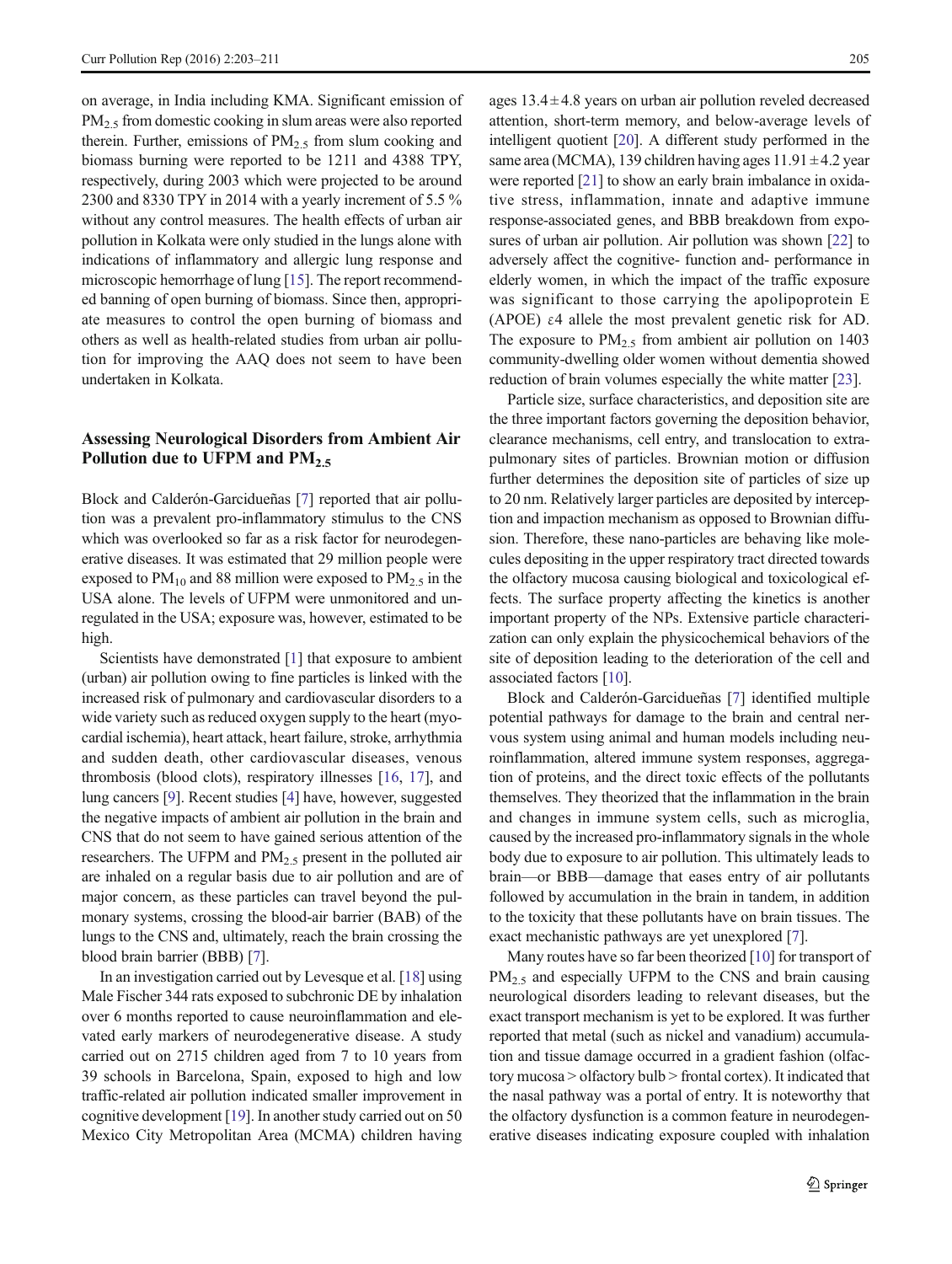of air pollutants may be linked etiologically to olfactory neuropathology.

Investigations undertaken, are sparse, to assess the role of PM<sub>2.5</sub> and UFPM in neurological diseases stemming from air pollution on humans including migraine, headache, cerebrocardiac stroke, AD, PD, and other forms of dementia. The two intrinsic effects of ambient air pollution such as the oxidative stress and neuroinflammation in both humans and animals are confirmed by in vitro studies. Age has been considered as one of the most relevant factors adversely influencing the neurotoxic outcomes [\[10\]](#page-7-0).

These studies reported to suggest [[4\]](#page-7-0) that air pollution may cause developmental neurotoxicity leading to neurodevelopmental disorders, including autistic disorders and neurodegenerative diseases. The preclinical and clinical evidences showed that air pollution, especially traffic-derived pollution, was causing CNS damage. Both, the physicochemical characteristics of the particle and toxic compounds adsorbed on it might be responsible for the damage. The time of exposure also has an important role to play on the damage. For an acute exposure, the minimum dose of the pollutant could be handled, but the same dose chronically administered could lead to an oxidative stress producing the neurodegeneration. The effect of the pollutants on the CNS can be chronic which can begin in early childhood and may accumulate over age [\[1](#page-7-0)].

### PCBs and POPs in Ambient Air and Neurological **Disorders**

Diesel exhaust and automobile emissions have so far been given serious attention for causing adverse health effects including neurodevelopment and neurodegenerative disorders. But emissions from open burning of garbage containing plastics and similar other components in developing nations as mentioned earlier is contributing equally to the ambient air pollution and health damages. Since, dioxins and furans introduced into the ambient air are especially generated from the open burning of all kinds of plastics and rubbers, neurological disorders stemming from these molecules (or broadly from PCBs) are reviewed [[24](#page-8-0)] here.

The PCBs are industrial chemicals used for many years in a legion of applications, such as lubricants, insulators, electrical equipment, and paint additives. The PCBs are also known as persistent organic pollutants (POPs) since they are not easily broken down and hence continue to contaminate the general environment persistently. These were found to cause cancer. Furthermore, PCBs were found to interfere with the normal brain development and thyroid hormone function. Two PCBs, as man-made combustion products, such as dioxins and furans are important from the perspective of ambient air pollution and neurodegeneracy. Open burning of garbage and MSWs containing plenty of plastics of any form, waste tires/tubes, other polymers in developing nations as in Kolkata, India, can significantly generate PCBs in the form of dioxins and furans in the ambient air. The toxicity of PCBs on CNS and brain, therefore, assumes considerable importance.

There are epidemiological studies [\[25\]](#page-8-0) on the toxicity of PCBs on developing brain, but studies demonstrating the association of PCB including furans exposure of adult with dementia/cognitive impairment are limited. Three such different studies reported on PCB exposure were (i) from cooking oil contaminated with PCBs and polychlorinated dibenzofurans (PCDFs or furans in short) leading to reductions in attention and memory functions among women [\[6](#page-7-0)], (ii) fish consumption as an environmental exposure leading to memory and learning impairments compared to controls [\[26](#page-8-0)], and (iii) a group of occupationally exposed workers showing enhanced dementia [[27](#page-8-0)]. Several epidemiological studies [\[28](#page-8-0)–[32\]](#page-8-0) have so far linked the exposure to PCBs and other POPs to inflammation, diabetes, and metabolic syndrome. Atherosclerosis and obesity are also linked with low-dose of these chemicals. Given that these diseases are themselves risk factors for dementia/cognitive impairment, these chemicals thus effect on the dementia/cognitive impairment mediated in part through these risk factors, as well as through direct PCB effects on the brain. The exact mechanisms for causing neurodegeneration by PCBs are not yet explored; however, it is reported [\[33](#page-8-0)–[35\]](#page-8-0) that PCBs can lead to oxidative stress as well as free radical production and are linked to inflammation of endothelial cells, as well as impairing the synthesis of longchain fatty acids. On the other hand, neurological diseases such as dementia and cognitive decline are reported due to the reduced level of long-chain fatty acids from the body threshold level. Therefore, PCBs are linked to dementia and cognitive decline via impairment of synthesis of long-chain fatty acids. Furthermore, the functioning of the thyroid hormone is reported to be adversely affected by the PCBs that may lead to cognitive impairment.

#### Assessing the Ambient Air Pollution Exposure

In assessing the exposure to ambient air pollution, it is reported [\[9\]](#page-7-0) that the outdoor or urban AAQ monitoring is routinely conducted worldwide in large human populations for the "criteria" air pollutants comprising the gases  $SO_2$ ,  $NO_x$ ,  $CO$ , ozone, and particulate matters such as lead and  $PM_{10}$  with the recent inclusion of  $PM_{2.5}$ . These air pollutants generally originate almost from the same source like combustion facilities and even interact with each other chemically. As the concentrations of these pollutants in the ambient air are correlated in space and time, it is difficult to isolate the biological effects of individual pollutants from the studies of their exposure assessment that solely relies on environmental monitoring network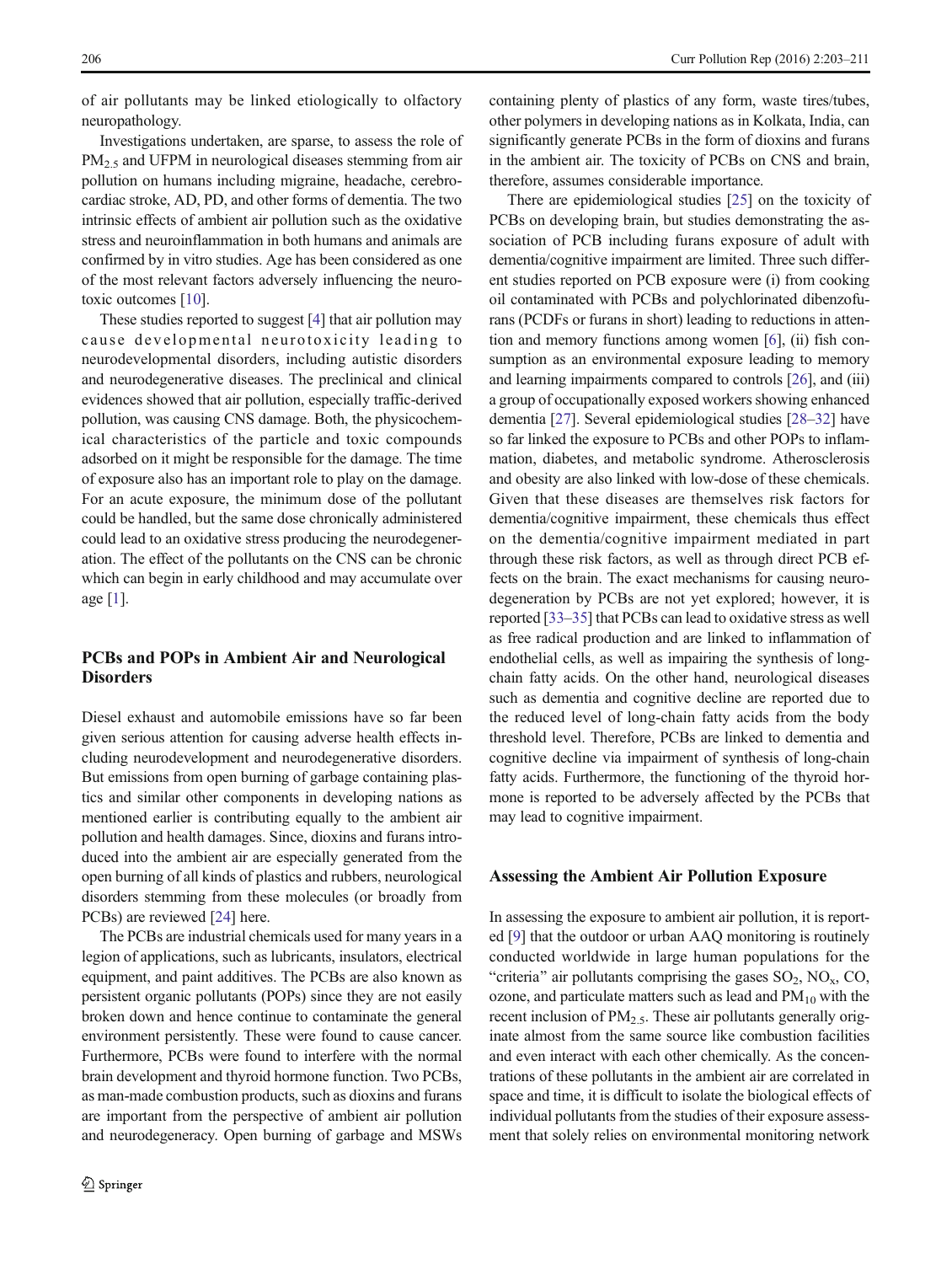data. Monitoring networks installed in urban areas for spatially homogenous pollutants (e.g.,  $PM_2$ , allow estimation of community-wise average exposures for recording data consistently as a function of time but these networks are seldom designed with the adequate number of monitoring stations for spatially heterogeneous pollutants. This has resulted in the generation of monitored data for the pollutants avoiding the proximity to sources that determines the peak exposures. For instance, UFPM, black smoke (a marker of exhaust particles) and very importantly dioxins, furans (PCBs/POPs) (markers of open burning of garbage containing all kinds of plastics/rubbers and other polymeric materials) are not at all monitored as these are not included in the AAQ standards, and CO and  $NO<sub>x</sub>$  (markers of vehicle exhaust) are not monitored properly simulating the real situations. These inadequacies are further augmented by the lack of source apportionment studies that could inform possible sources of pollutant exposures in any urban settings.

#### Knowledge Gaps and Future Scope of Research

Critical appraisal of the current literature indicates that the scientists only start from their fields on studies of environmental impacts on public health. Further, investigations often carried out by the atmospheric scientists on public health show the statistical results only ignoring the pathological analyses. In contrast, medical experts seldom analyze the air quality data in the manner it is desired to draw proper and holistic conclusions. However, the scopes of research on the emerging risks of neurodevelopment and neurodegenerative diseases (e.g., dementia and cognitive impairment) stemming from the ambient (outdoor/urban) air pollution are demonstrated elsewhere in the literatures [\[1](#page-7-0), [9,](#page-7-0) [10,](#page-7-0) [36](#page-8-0)]. In order to fill these knowledge gaps in the current literature, an attempt has been made to put forward recommendations for the future scope of research reviewing those listed in the literatures [[1](#page-7-0), [9](#page-7-0), [10](#page-7-0), [36\]](#page-8-0) as well as introducing newer concepts and ideas given in the following sub-sections. Similar recommendations could also be put forward for indoor air exposures especially due to kitchen exhausts, since these emissions likely to affect similar to the neurodegeneracy and other health disorders of women engaged in the kitchen in the developing nations after suitably taking into consideration of the indoor air quality parameters and monitoring protocols.

# 1. Designing AAQ monitoring network, monitoring of AAQ parameters, characterization of PM, and source apportionment studies

(a) AAQ monitoring network design [[9\]](#page-7-0)

Monitoring network should be designed keeping the spatially homogenous as well as heterogeneous pollutants in mind. The exposure of the pollutants to the living receptors should be covered adequately in the network design. Monitoring of AAQ parameters should be carried out rigorously at well-defined monitoring stations identified in the monitoring network.

(b) Monitoring of AAQ parameters [[36](#page-8-0)]

Besides monitoring of the regular traditional AAQ parameters, parameters that are assumed to be important in causing dementia and cognitive decline should also be monitored regularly. These are detailed as follows.

(i) Monitoring of UFPM in addition to  $PM_{2.5-10}$  and  $PM_2$ , [[36](#page-8-0)]

Regular monitoring of UFPM is recommended in addition to  $PM_{10}$  and  $PM_{2.5}$ .

(ii) Determination of heavy metal content and anions in airborne PM [\[36\]](#page-8-0)

Airborne particles may contain heavy metals and anions, which can pose a risk to human health and the environment. Thus, heavy metal content should be estimated in the UFPM,  $PM_{2.5}$ , and  $PM<sub>2.5–10</sub>$  samples collected during monitoring.

(iii) Determination of pH and dissolution property of the PM collected

> The pH of collected particulates (UFPM,  $PM_{2.5}$ , and  $PM_{2.5-10}$ ) should be measured using a water wash from the filter media. Determining the variation of pH during various seasons at various monitoring stations could be revealing [[36\]](#page-8-0). The dissolution properties of PM collected are proposed here to be thoroughly investigated using distilled water and various other organic solvents (polar and non-polar) to simulate conditions in vivo of humans.

(iv) Determination of PCBs/POPs (dioxins and furans) and PAHs/VOCs in the ambient air

> Determination of PCBs/POPs (including dioxins and furans) and PAHs/VOCs during various seasons at various monitoring stations could lead to interesting conclusions in the urban areas. Monitoring of these components would be seemingly important at strategic locations emphasized during winter in developing nations as mentioned earlier.

(c) Characterization of UFPM, PM<sub>2.5</sub>, and PM<sub>2.5–10</sub> [\[36](#page-8-0)] After monitoring of UFPM,  $PM_{2.5}$ , and  $PM_{2.5-10}$ , the collected particles should be characterized by various analytical methods importantly but not limited to Fourier transform infrared (FTIR) spectroscopy for determining the functional groups, field emission scanning electron microscopy (FE-SEM) and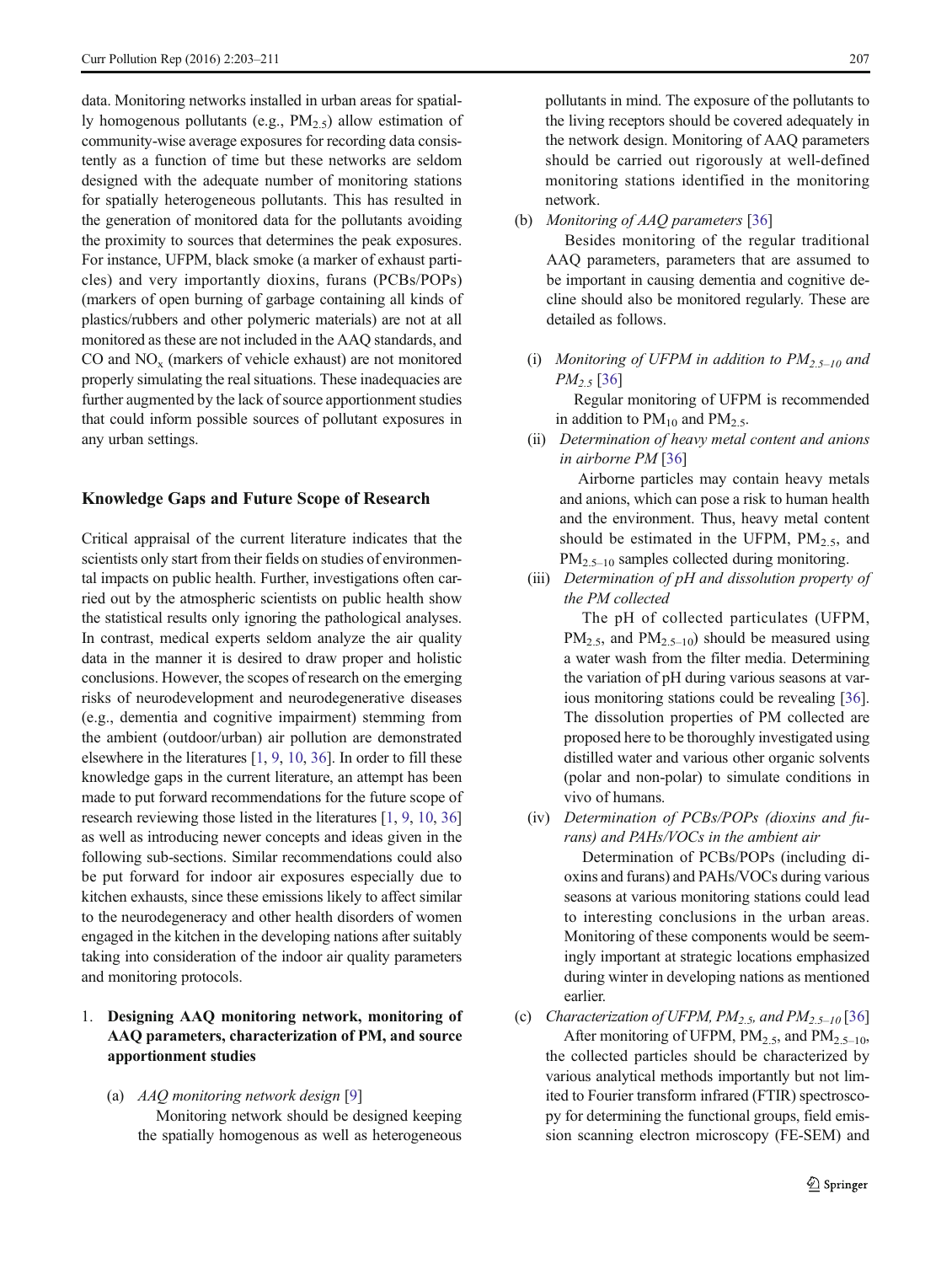scanning electron microscopy (SEM) equipped with an energy dispersive X-ray (EDX) for analyzing the topographic microstructure and elemental mapping in a cross-section, inductively coupled plasma mass spectrometry (ICP-MS) for detecting metals and several non-metals at concentrations as low as one part in  $10^{15}$  (part per quadrillion, ppq), X-ray fluorescence (XRF) for elemental analysis and chemical analysis, X-ray diffraction (XRD) for identification of crystalline materials, and Brauner-Emmette-Teller (BET) surface area analysis for determining the surface area and pore volume. Attempts may also be taken to determine the size distribution of the particles collected. In addition, these particles should be analyzed for black carbon (BC), EC, and OC.

- (d) Thermal impact on the pollutants and health effect The thermal behavior nowadays would play an important role in the urban ambient air. This issue has never been given any serious attention by the researchers, regulators, and planners, and hence, the thermal impact on the pollutants followed by their health effects (dementia and cognitive decline) has been included first time in AAQ studies here. In urban society, the numbers of automobiles are increasing at an alarming rate. Many of the vehicles are fitted with the air-conditioning systems that are used to get comfort from outdoor heat. In addition, increased numbers of multistoried residential buildings and shopping malls are being constructed fitted with the large air-conditioning systems for getting comfort from heat. Incidentally, these two are increasing the discharge of hot exhaust and hot air in to the urban ambient air day-by-day especially during summer. For example, the urban cities of developing nations (such as Kolkata, India) are facing this challenge. Now, therefore, the health effects of PMs especially the UFPM and  $PM_2$ , under hot condition need be investigated. The physicochemical behaviors of these particles have so far been given attention. Now the effects of temperature and heat on the pollutants (for instance, UFPM and  $PM_{2.5}$ ) demand serious attention in the loop of the studies of AAQ upon dementia and cognitive impairment among other health effects.
- (e) Source apportionment studies

Monitoring should follow source apportionment studies extensively covering the parameters specified here in this article in addition to the traditional AAQ parameters to identify the contributing sources prior to taking any ad hoc decision.

# 2. Identifying the presence of neurotoxic components in ambient air

- (a) To assess the physicochemical properties and thermal effects of the additional AAQ parameters (specified in serial number 1b earlier) for causing neuroinflammation or neurotoxic effects in the brain and CNS.
- (b) To perform investigations on the toxico-kinetics of UFPM and PM2.5 on neuropathology to examine the transport mechanism of pollutants into the portal system to the brain followed by the biotransformation, distribution, and elimination of pollutants from the brain, and finally the influences of particle size and composition on transport and elimination from the brain [\[9\]](#page-7-0).
- (c) To identify the populations (aged, young, genotype, socio-economically constrained groups, high stress, and CNS disease) that are vulnerable to CNS and brain damage due to air pollution through properly designed epidemiological studies [[9\]](#page-7-0).

# 3. Investigating into the cellular and molecular mechanisms of neuropathology [\[9](#page-7-0)]

- (a) To investigate into the role of peripheral inflammatory and neurohormonal mediators (from respiratory tract and/or blood) on the effects of air pollution on neuroinflammation, CNS pathology, bio-kinetics, and behavior.
- (b) To explore the role of peripheral immune cells in the air pollution-affected areas of CNS and brain.
- (c) To develop mechanisms affecting the cells of CNS (astrocyte, microglia, oligodendrocyte, and neurons) induced by the air pollution and their role in pathology.
- (d) To explore the effect of air pollution on BBB and BAB of the lungs and the consequent impacts on CNS and the brain.
- (e) To determine the interactions between CNS and other diseases induced by the air pollution.

# 4. Epidemiological research on humans [\[9](#page-7-0)]

- (a) To explore the effects of specific air pollutants on increased risk for neurodevelopmental disorders (e.g., autism), neurodegenerative diseases (e.g., AD, PD, and other forms of dementia), and mental disorders (e.g., depression) in humans.
- (b) To ascertain as to whether the observed effects of air pollution on the CNS occur downstream or independent of cardiovascular effects or cerebrovascular damage in adult cohorts that are well-characterized.
- (c) To utilize estimates of refined exposure for examining the long-term effects of air pollution on the brain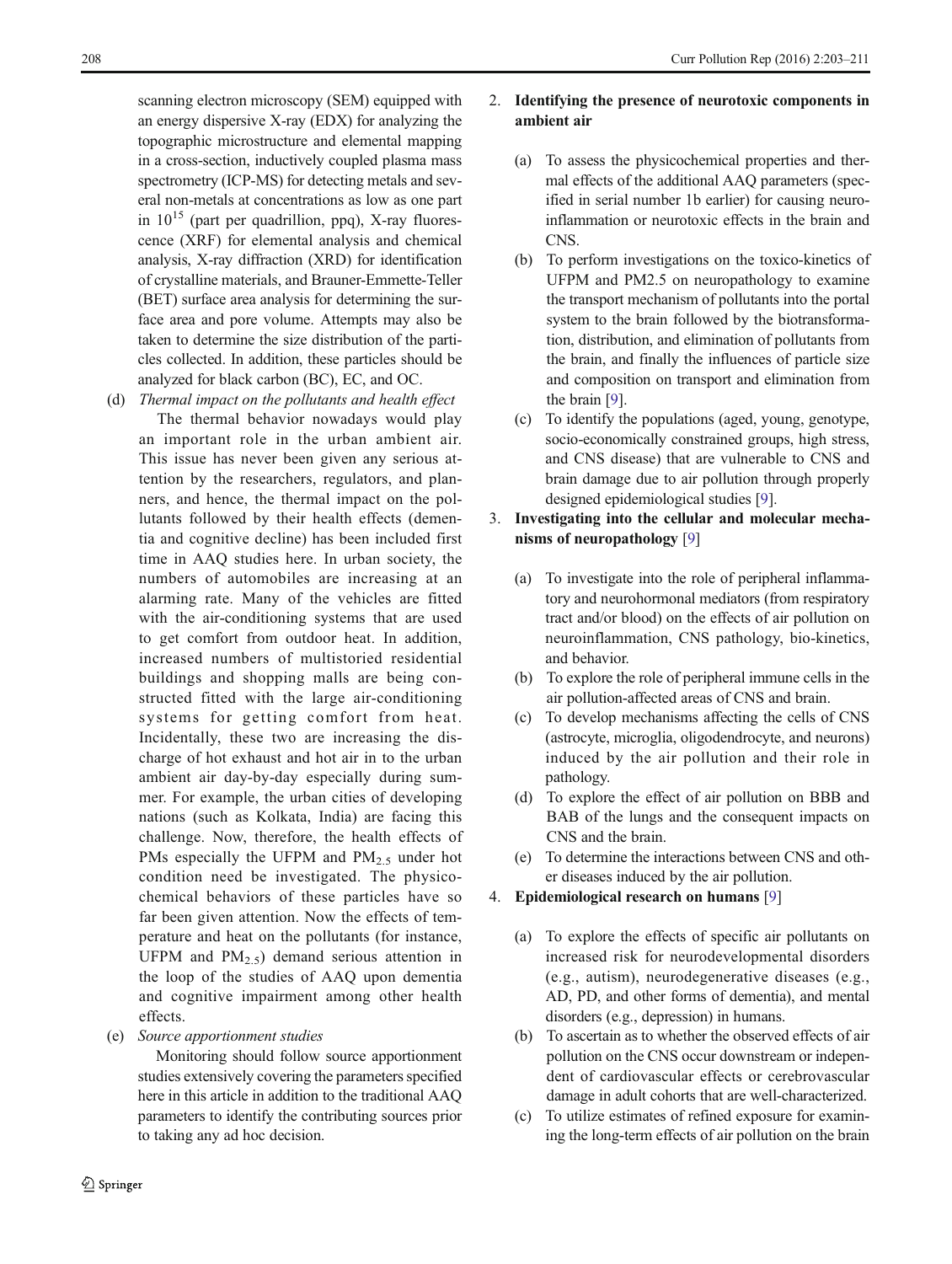damage in various age groups developing spatiotemporal models for various air pollutants.

- (d) To investigate into the effects of acute exposure of air pollutants on CNS, such as during reported peak hours of ozone or PM using multiple temporal points.
- (e) To examine the effects of air pollution on the brain in sensitive subgroups, including genetically susceptible populations, to explore the plausible mechanisms.
- (f) To determine the sub-clinical (neurological and neurobehavioral) outcomes of importance in influencing the CNS taking the advantage of magnetic resonance imaging (MRI) and other neuroimaging technologies that can provide information regarding mechanisms.

#### 5. Developing experimental program

- (a) To develop and use appropriate standardized protocols and good quantitative descriptions of real-world exposure conditions since testing air pollutants toxicity in humans (dosimetry) are lacking. It is further suggested to develop novel methods for detecting exposure and dosimetry calculation [\[1,](#page-7-0) [9\]](#page-7-0).
- (b) To develop experimental programs realistically taking into consideration of the pollutants present in the ambient air in terms of composition and concentration covering place- and source-specific emissions. For instance, the neurological disorders need be investigated for automobile emissions as well as emissions generated from open burning of garbage and others as detailed earlier.
- (c) To undergo adequate exposure assessment, and to identify the separate roles of insoluble versus soluble components in mediating responses to CNS and brain [\[9\]](#page-7-0).
- (d) To assess the interaction between the gene and the environment for exploring the possible mechanisms and the molecular pathways connecting ambient air pollution with CNS damage because genetic susceptibility has shown to respond to air pollution [[1,](#page-7-0) [9\]](#page-7-0).
- (e) To investigate into the roles of gene-air pollution interactions followed by gene-by-gene interactions and epigenetic mechanisms [\[1](#page-7-0)].
- (f) To incorporate the CNS health outcomes, such as dementia ascertainment and cognitive performance, into the existing human/epidemiology exposure as-sessment campaigns [\[9](#page-7-0)].
- (g) To support near-lifetime exposure studies in animals (mammal) [[9\]](#page-7-0).
- (h) To include studies of behavioral endpoints, an important area of interest in human and animal studies [[9](#page-7-0)].
- (i) To undertake research projects with cross-national collaborations including the developing nations for

developing standardized data bank on neurological disorders stemming from urban ambient air pollution especially due to UFPM and  $PM_{2.5}$  including PCBs/ PAHs clearly identifying the monitoring stations for the two different sources such as automobiles and open burning of garbage as indicated earlier for drawing cogent conclusions. Uses of fireworks in festive seasons play an important role in short-term deterioration of AAQ in many urban cities of India. It is, therefore, proposed here to include studies on the impact of fireworks on AAQ and dementia and cognitive decline.

(j) To formulate action plans for commencing the crossnational borderline areas of research involving neuroscience, medical science, microbiology, pharmaceutical technology, ambient air pollution, air pollution control, chemical and bio-chemical engineering, and statistics.

## 6. Collection and analysis of samples for airborne microorganisms

Critical appraisal of the existing literature revealed that the AAQ is strongly influenced by the presence of airborne microorganisms or bioaerosols [\[37](#page-8-0)]. Sampling airborne microorganisms should be conducted according to the methods described in the literature [\[37](#page-8-0)]. In addition, newer concepts could be introduced in the analytical program. For instance, the morphologies of the bioaerosols attached to PM, such as UFPM,  $PM_{2.5}$ , and  $PM_{2.5-10}$ , should be rigorously investigated. After obtaining these results, the relationships among airborne microorganism counts and PM, temperature, rainfall, and human settlements (capacity and quality) should be estimated. Sampling and analysis of airborne microorganisms and bioaerosols could help assessing the overall impacts of PM and other chemicals as well as bioaerosols on CNS and brain damage. The profile of the bioaerosols could be developed, if the station-wise monitoring data are superimposed on the local land use map of the urban city. This issue may be very important especially at strategic locations (slums) where people of lower income group reside in the developing nations and similar other places.

#### 7. Regulatory enforcement strategies

- (a) To develop enforcement strategies for improving the ambient air quality standards, minimizing personal exposures, and redesigning of engine and fuel technologies that would reduce the level of air pollution and its consequences for neurological morbidity and mortality [\[1](#page-7-0)].
- (b) To develop health policies derived from chemical and toxicological characteristics of PM on neurodevelopment and neurodegenerative disorders (cognitive impairment/dementia).
- (c) To formulate neurological health registry of a specific urban city based on its AAQ. This is to be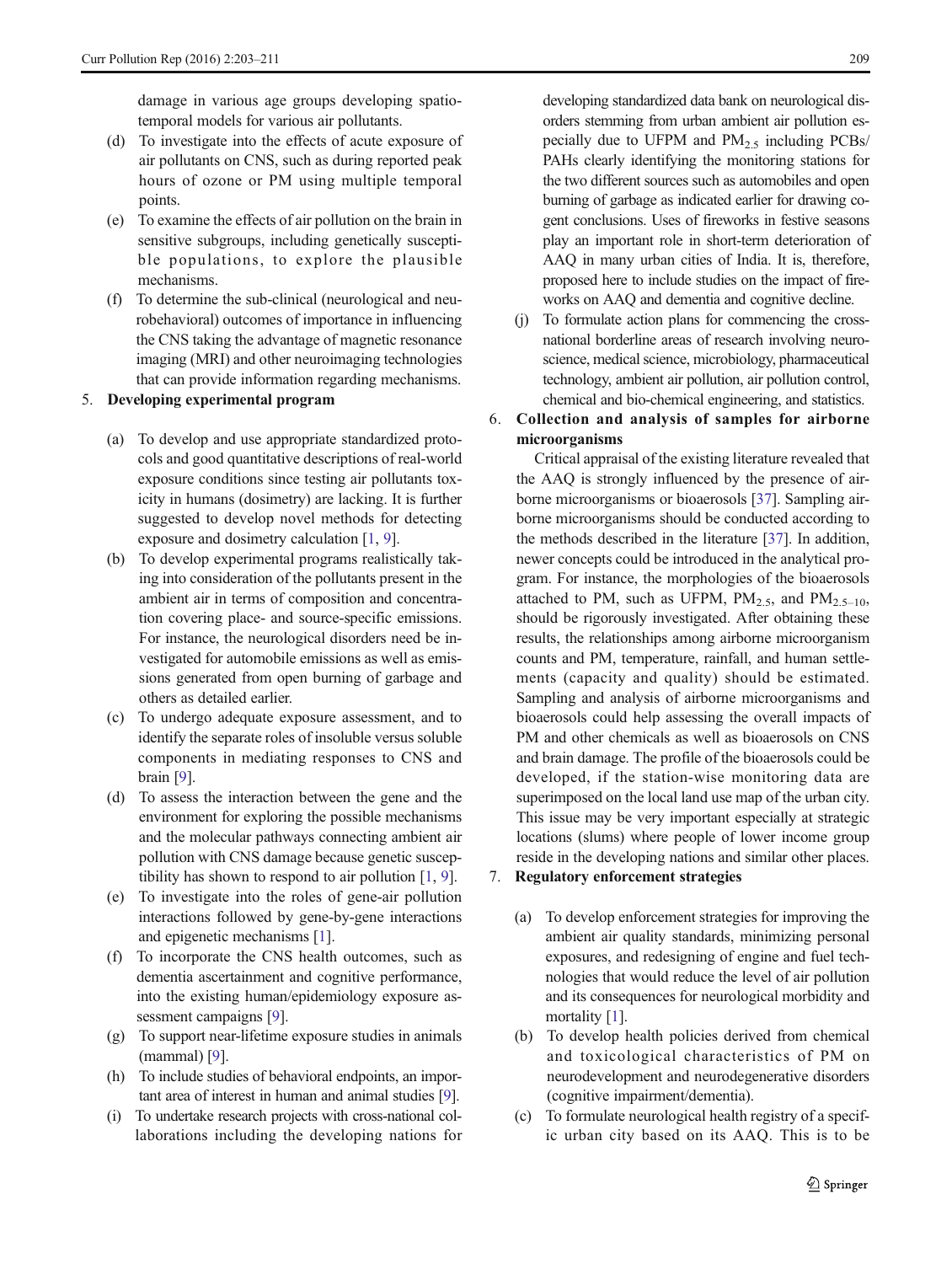<span id="page-7-0"></span>conceived through the registrations of patients on the neurological disorders made to the medical practitioners (at individual, and hospital/nursing home levels) coupled with the AAQ in which the patient is living. Besides gathering other health data of such patients, this registry will help in identifying the impact AAQ upon CNS and brain damage.

- (d) To review the regulatory measures already taken to implement cleaner fuel (such as CNG) technologies for automobiles as emissions from such engines would generate UFPM to a larger extent coupled with PAHs and the toxicity may be more than using other fuels so far as the neurodevelopment and neurodegenerative disorders are concerned. Nations those have undertaken such fuel change options may be suffering from increased prevalence of neurodevelopment and neurodegenerative disorders compared to uncontrolled situations. Initiatives in performing research investigation may be undertaken by the respective nations under a mutually convenient strategy keeping in view the socio-economic impacts in the change of fuel.
- (e) To take proactive action by the respective governments in establishing the Urban Environmental Management (UEM) department or center in academic institutions located at urban cities in developing nations as in India where such academic department is missing, though the government is composed of Ministry of Urban Affairs both at central and state level. It is noteworthy to mention about the issuance of a notice at the central levels by the University Grants Commission of India in December 11, 2015 for including a module on ill-effects of fireworks in the paper Environmental Studies and other associated programs [\[38](#page-8-0)]. As a part of similar other urban issues like solid waste management, drinking water quality management, sewage management, urban carrying capacity, and urban stress management shall be designed under UEM course and curriculum that would help the urban ministries at national as well as state levels in providing indigenize policy recommendations for proper urban management. The model may be applied to any nations lacking such decision support system. This department or center further has to undertake inter-disciplinary academic programs at post graduate levels followed by extensive research programs collaborating with institutes undertaking researches in neurosciences and AAQ both nationally and internationally.
- (f) To undertake awareness program by the regulators and UEM academic departments to make people aware on the health consequences of air pollution generated from various sources keeping in mind that

the perception of the public in weaker economies is in general in its nascence in the developing nations.

#### **Conclusions**

Recent studies suggested the adverse effects of  $PM_{2.5}$  and especially UFPM in the ambient air pollution on the brain and central nervous system (CNS) besides respiratory/ cardiovascular diseases and lung cancers. These particles can cause neurological diseases including Alzheimer's disease, Parkinson's disease, and other forms of dementia. The PCBs can also be linked to similar neurological disorders. An assessment was made in this article on the role of UFPM and PM2.5 as well as PCBs on the neurological disorders from exposure to ambient air pollution. Finally, several recommendations were made for future scope of research followed by regulatory enforcement strategies to reduce the occurrence of neurological disorders from exposures of ambient air pollution to humans.

#### **References**

- 1. Genc S, Zadeoglulari Z, Fuss SH, Genc K. The adverse effects of air pollution on the nervous system. J Toxicol. 2012, Article ID 782462, 23 pages.
- 2. Calderón-Garcidueñas L, Calderón-Garcidueñas A, Torres-Jardón R, Avila-Ramírez J, Kulesza RJ, Angiulli AD. Air pollution and your brain: what do you need to know right now. Primary Health Care Res & Dev. 2015;16(04):329–45.
- 3. Bos I, Boever PD, Panis LI, Meeusen R. Physical activity, air pollution and the brain. Sports Med. 2014;44(11):1505–18.
- 4. Costa LG, Cole TB, Coburn J, Chang Y-C, Dao K, Roque P. Neurotoxicants are in the air: convergence of human, animal, and in vitro studies on the effects of air pollution on the brain. BioMed Res Int. 2014, Article ID 736385, 8 pages.
- 5. Schantz S, Widholm J, Rice D. Effects of PCB exposure on neuropsychological function in children. Environ Health Perspect. 2003;111(3):357–576.
- 6. Lin K, Guo N, Tsai P, Yang C, Guo YLL. Neurocognitive changes among elderly exposed to PCBs/PCDFs in Taiwan. Environ Health Perspect. 2008;116:184–9.
- 7. Block ML, Calderón-Garcidueñas L. Air pollution: mechanisms of neuroinflammation & CNS disease. Trends Neurosci. 2009;32(9): 506–16.
- 8. Moulton PV, Yang W. Air pollution, oxidative stress, and Alzheimer's disease. J Environ Publ Health. 2012, Article ID 472751, 9 pages.
- 9. Block ML, Elder A, Auten RL, Bilbo SD, Chen H, Chen J-C, et al. The outdoor air pollution and brain health workshop. Neurotoxicology. 2012;33(5):972–84.
- 10. Loane C, Pilinis C, Lekkas TD, Politis M. Ambient particulate matter and its potential neurological consequences. Rev Neurosci. 2013;24(3):323–35.
- 11. Ghio AJ, Smith CB, Madden MC. Diesel exhaust particles and airway inflammation. Curr Opin Pulm Med. 2012;18(2):144–50.